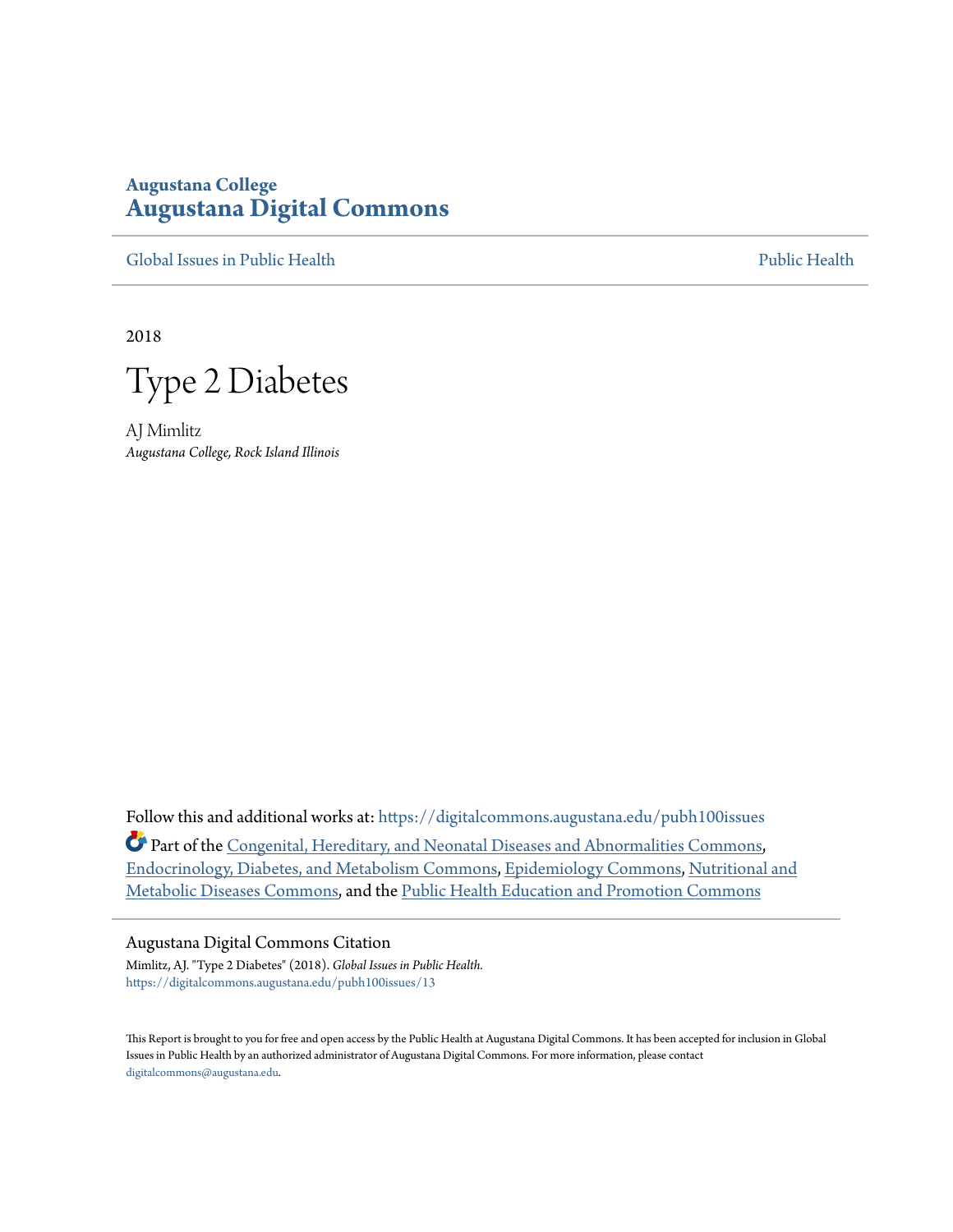### **Type 2 Diabetes**

## Description of Type 2 Diabetes

Type 2 diabetes is the most common form of diabetes. The World Health Organization (2014) estimated that 9% of the world's population had diabetes in 2014, and over 90% of that 9% suffered from type 2 diabetes. Being a noncommunicable condition with environmental components, type 2 diabetes already causes 5 million deaths per year, expecting to become the 7th cause of death globally by 2030 (Alidrisi & Nijpels, 2018). Even though type 2 diabetes can be hereditary, its main cause is from lifestyle choices, such as your diet and amount of physical activity you achieve. Another cause is insulin resistance. This is when blood glucose levels in your body rise higher than normal, and in response, your body doesn't use insulin properly. At first, your pancreas makes extra

insulin to make up for it, but over time, it struggles to keep up and can't produce

cases diagnosed each year (NIDDK, 2017). According to the National Institute of Diabetes and Digestive and Kidney Diseases, type 2 diabetes is more

prevalent in the US for African Americans (13.2% risk), Asian Americans (9% risk), and Hispanics (12.8% risk) than Caucasians (Healthline, 2018). American

In the US alone, 29.1 million people have diabetes with 1.4 million new

enough insulin to keep your blood glucose at normal and healthy levels.

Indian adults in the US have the world's highest rate of type 2 diabetes suggesting that one in three are currently diagnosed. Research shows that the risk of developing type 2 diabetes increases with age, starting around puberty. Even though it is less common in children and young individuals than adults, the number of children diagnosed with type 2 diabetes is increasing due to more overweight youth. Studies show that adults aged 40-59 make up the age group

with the highest diabetes rates (Healthline, 2018).



#### Figure 1: Shows the percentage of diabetes cases that are type 2

Data Source: Type 2 Diabetes Statistics and Facts (healthline.com)

### Epidemiology of Type 2 Diabetes

The International Diabetes Federation expresses that each year there are 5 million deaths attributable to diabetes (Ogurtsova et al., 2017). That is more than HIV/AIDS, malaria, and tuberculosis combined. Because of this, it is estimated that \$673 million is globally spent on diabetes each year, making diabetes on the rise (CDC, 2017). Type 2 diabetes is diagnosed by 4 tests: The glycated hemoglobin

(A1C) test, a random blood sugar test, a fasting blood sugar test, and an oral glucose tolerance test.

When type 2 diabetes is left untreated, it can lead to potential complications. This includes heart disease, stroke, kidney damage, and nerve damage. To prevent type 2 diabetes, it is recommended to eat a healthy diet,



Figure 2: Shows the prevalence of diabetes in the US (2013)

Data Source: United States Diabetes Surveillance System (diabetes.org)

maintain a healthy weight, prevent smoking, drink alcohol in moderation, and partake in plenty of regular exercise. According to the New England Journal of Medicine, people with type 2 diabetes carry a 15% increased risk of premature death compared to healthy people (Tancredi et al., 2015). This mortality rate is associated with age, excess weight, family history, certain ethnicities, physical inactivity, and a poor diet. The morbidity rate for type 2

AJ Mimlitz PUBH 100